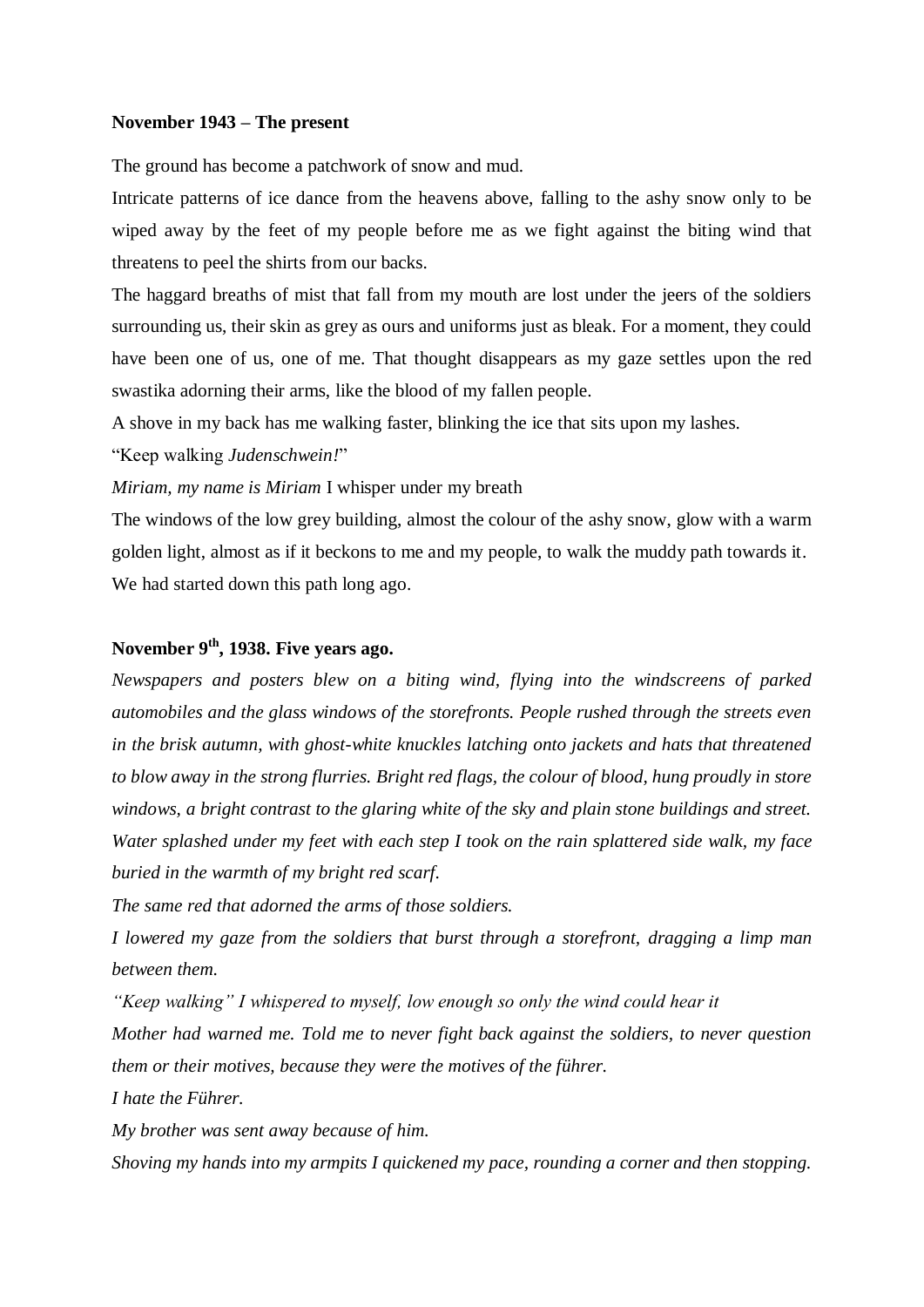*Eicholz News agency read the bright blue sign that hung above the wooden door, right next to that ever-present Nazi flag. Lowering my scarf from my face, I pushed on the wooden door. The smell of old books and paper, mixed with that smell of incense that clung to me like another coat, instantly choked me as I walked into the warmth and clutter of the newsagency. Mother had told me that Mr Eicholz, was like us. A Jew. But I was not allowed to tell people that. Mother didn't want anyone knowing.*

*"Shalom Miriam," yelled the old man from behind the counter.*

*"Shalom," I mimicked as I surveyed the newspapers that lined the tables.*

*They were all the same.* 

*I tentatively reached a gloved hand to the nearest one.*

*'Jewish teen shoots German diplomat in Paris' was sprawled across the cover in bold black, along with a picture, the teen holding a gun.*

*A gasp escaped my throat, as I scanned through the words.* 

*"Can you believe what they are saying?" said Mr Eicholz from behind his counter. "Mark my words, Miriam, this is the start of something terrible."*

### **November 1943 – The present**

Indeed, it was the start of something terrible. Perhaps even the start of the path of my people, my path.

The grey building loomed ever closer, growing with each heartbeat and step through the biting cold.

Bones ache as I turn my head slowly to the side, to the trees that loom beyond the fence line in the distance. Their gnarled branches are naked, save for the fine layer of heavenly white that cover them like a blanket. But it is beautiful. The way an unfinished painting is beautiful.

Winter holds the promise of renewal. Of rebirth.

Perhaps this moment is winter for me. When my branches are thin and naked and snow covers me like a blanket. Perhaps there is a spring afterwards. Perhaps the war will end and I will be liberated. I could see my brother and mother again.

The thought almost brings a smile to my face. But that grey building looms.

# **November 9 th , 1938 – Five years ago**

*I awoke to screams.* 

*And then hands were gripping my arms.*

*I punched and kicked at the person with a vice like grip.*

*"Miriam!" whispered a voice that softened with age, my mother.*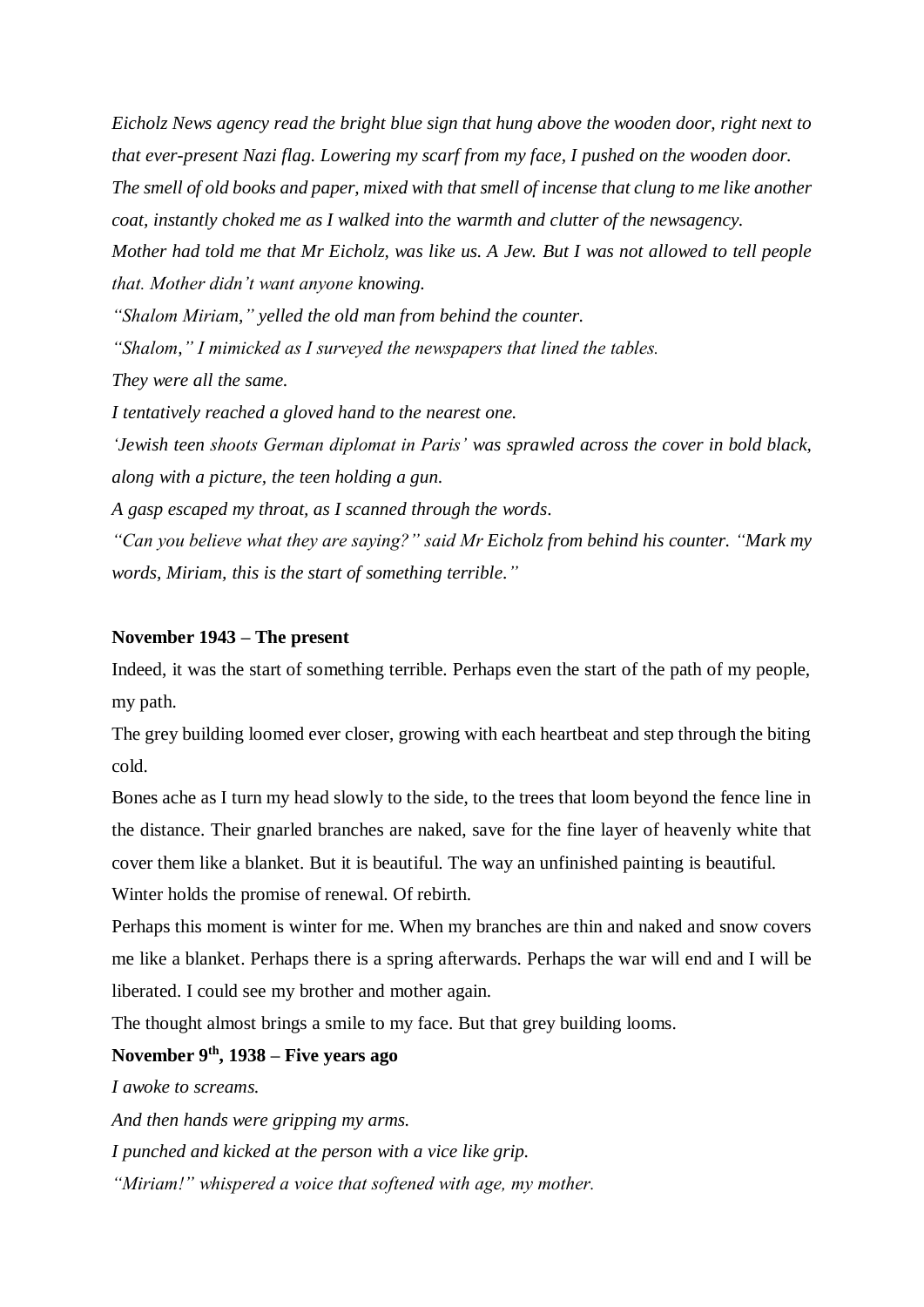*"Mama, what's going on, what are the screams? What –"*

*She silenced me with a 'shush', pulling me into her arms and rubbing my back with a warm hand. It was then I noticed that bright red light through the window. Like a sunset but much, much brighter. I found myself standing apart from my mother's embrace, and walking to the window.* 

*My ears were deaf, instead a high-pitched squeal throbbed in my temples and blurred at the edges of my vision. I pulled the curtain aside –*

*"My god." I threw a hand over my mouth to cut off my sob, or my scream.*

*My other fingers became entwined in the curtain, gripping it if it were more substantial than a length of rope, as if it would keep me from tumbling into the abyss. But as the flames engulfed the synagogue, my synagogue, I couldn't help as the tears rolled down my cheeks. Staining them with hot salt that brought me closer to that abyss. With each new flare of brightly coloured flame I knew within my heavy, aching heart that it burnt another piece of that holy place.* 

*I tried to speak, tried to form the words. But they slipped from my tongue, burning from my mind like the synagogue before me burnt. I felt hollow, like a shell holding in a thousand seas worth of tears that threatened to drown me if I spoke, if I so much as peeled my gaze from the synagogue before me.* 

*"Who-"*

*"Soldiers in the night," my mother said in answer, I turned. Her blue eyes were cast in an eerie shade of crimson that flickered cross her face, drawing strange shadows across her wrinkles that made her look older, warier.*

*High pitch wails pulled me again to that window. The air was suddenly rent with sounds of breaking glass. I craned my neck just as the window below mine shattered in an explosive arch of white, glistening crystal that fell to the flame-lit street. I did nothing, felt nothing, as those thousand fragments of skin-piercing glass littered the street like rubies and crystals against the moonlight. It took the second splinter of glass, from the window next to mine -the window inside my house - to set my heart racing and feet moving as ice surged through my blood and my door burst inward.*

*I stopped as the eight men surged through the door and into my too-small room.* 

*"Out!" one of them screamed, motioning to my mother. She screamed as hands wrapped around her arms and pulled her from my room, kicking and biting.* 

*My heart pounded in my head, my ears, my eyes, until that icy thing melted and turned to the flames that burnt my synagogue, it burnt in my blood, setting my arms into action before I knew what I was doing.*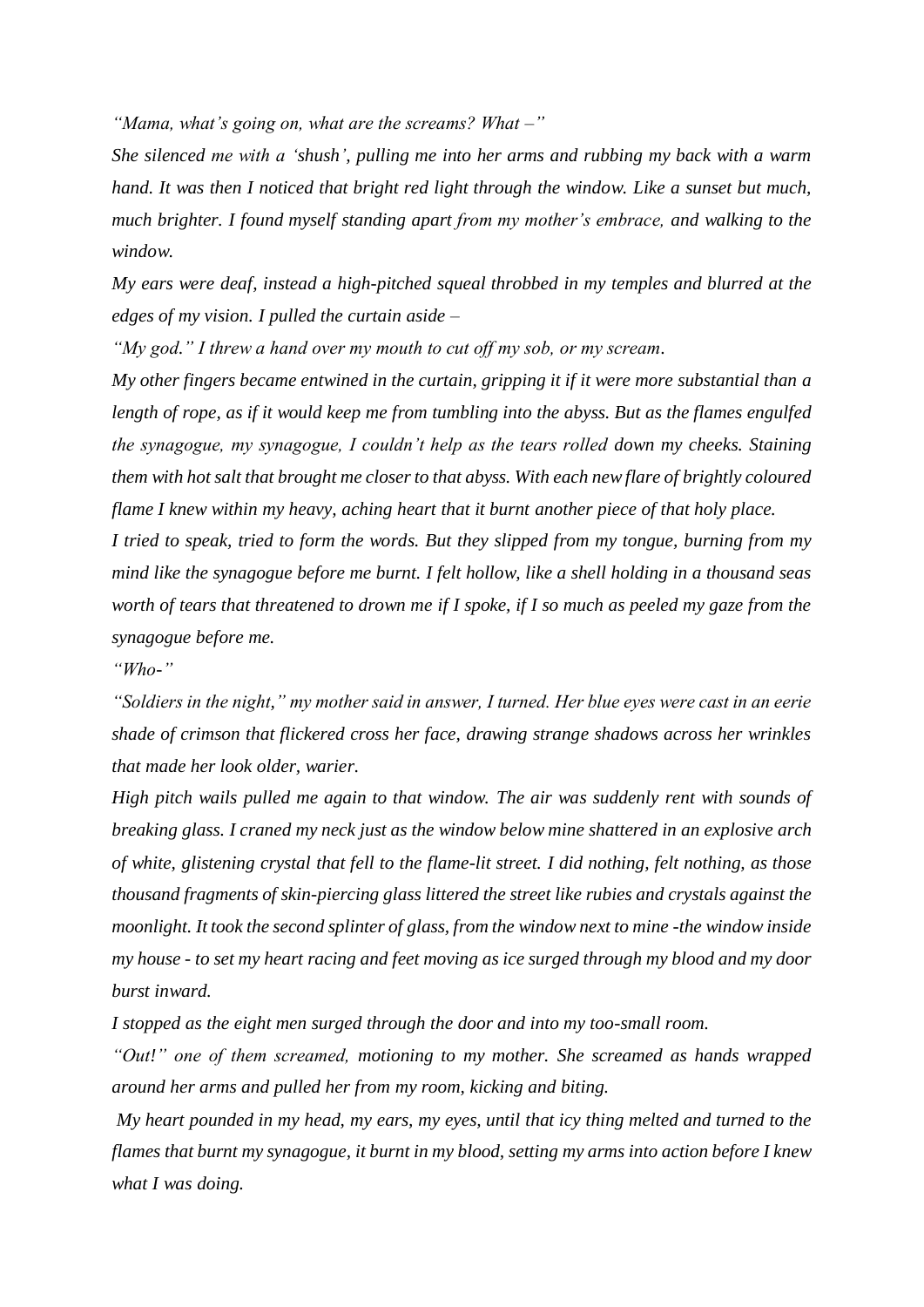*I pounded my clenched fists into the back of the closest soldier, he turned, a feral gleam burning in the irises of his crazed or drunken eyes with the flame flickering over his face, turning him into a monster incarnate.*

*"Dress Judenschwein," he hissed, as he caught my hands, flinging me towards my wardrobe, a heavy and continental thing. The fire in my blood turned to ashes that wrapped around my gut and burnt my tongue.*

*When I stood before it, I didn't have time to scream as four of the men, the soldiers, flung the wardrobe over.* 

*Flinging my arms above me and closing my eyes, I waited for that impending blow, the one that would surely knock the life from me. Instead I screamed as it pushed me to the ground, not crushing me, but still hurting enough to pull the salty tears from my eyes.* 

*I lied under that wardrobe for what seemed like an eternity, my knees brought to my chest as my lungs were racked with choked sobs that intensified with each scream from the street or the splintering of another window.* 

*They had tried to kill me.*

*Only a table, previously upside down due to the destruction those soldiers had wrecked in my room, saved me. The table kept the wardrobe at an odd-angle, to prevent it from crushing me. I don't know how many times I thanked God for saving me.* 

*Enough times, that the screaming and splintering of glass stopped, the fire of the synagogue was reduced to nothing but ashes and a faint red light cast strange tricks in the smoke through my window. It was then I finally crawled from under the wardrobe. Palms splayed across the wooden floor, staining it red with each new cut from that inevitable glass.*

*"Mama?" I coughed through the haze of ashy smoke, and red dawn light, standing and brushing the splinters from my night dress, "Mama, are you here, mama?"* 

*A choked cough was my answer.* 

*It was all I needed to surge into action, my head spinning and red light blinding me as I burst through the splintered remains of my door and into the hallway wall. Bracing against it for a second, I continued my march through fits of ashy coughing.* 

*"Mama!" I called out again.*

*I stopped at each doorway, leaning against splintered frames to peer in at the wreckage beyond. Those eight soldiers – they had wreaked havoc on my home, they had tried to kill me. It was when I stopped at the kitchen did my legs give way beneath me.*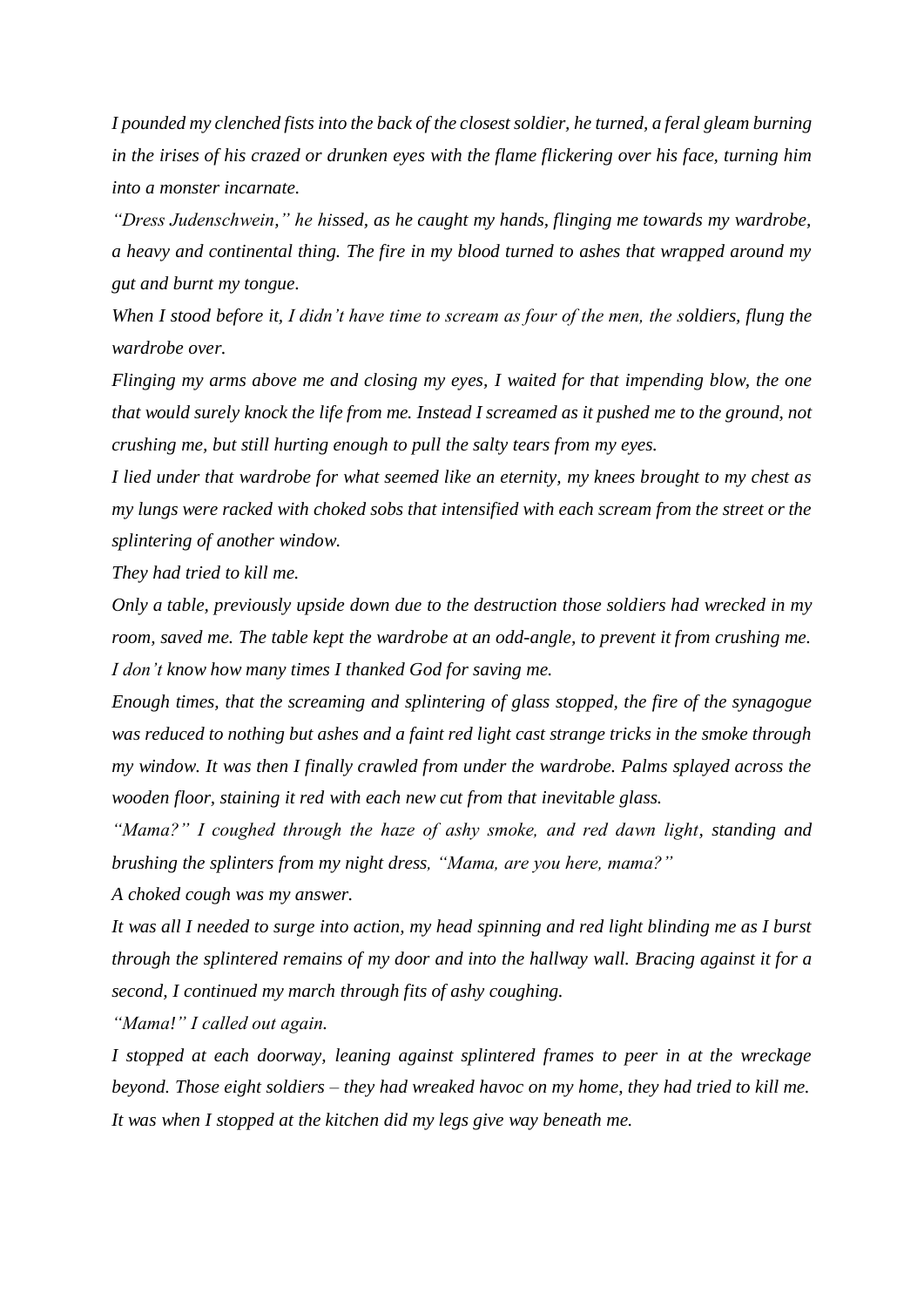*My mother, her blonde hair fell across her face, plastered to her cheeks with still-wet tears. She leant against a broken cupboard door, her pale arms and legs marred by cuts and scratches that dripped now-dried crimson.* 

*Her blue eyes looked without seeing. Staring at the dust glistening like the broken glass in the morning light through the kitchen window.*

*My chest heaved as I pulled myself through the broken glass and splintered wood towards her. She jumped as I touched her shoulder, her eyes growing wild before settling onto my face, her face.* 

*"Miriam," she said, and shattered*

*A thousand oceans worth of tears, surfaced and drowned me, choked me. And my arms were wrapped around my mother, and hers around me. And we both cried. We both shattered and splintered like the broken glass that littered the street. Like the glass that made crystals in the night.*

*Crystal Night.* 

### **November 1943 – The Present**

The night of broken glass.

That's what they call it.

I suppose it sounds romantic. That the glass littered the streets, glowing and gleaming with luminescent moonlight, playing tricks in the light and casting shadows like the flickering globe of the grey building.

It is colder than I expected. The grey building.

The walls drip with water, and green tinges the grey of the floors and the corner of the roof. The air smells of decay and dampness, mixed with that god-awful smell of cigar and the rations they call food.

We all pause for a moment, my group and I. It has been so long since we were last brought to the showers.

The guards jeer at us, their arms proudly displaying the logo of the Nazi's. I can't stop the grimace that rises like the fire in my blood only to be extinguished as a guard starts speaking. "Un-dress *Jewsow*"

#### **December 1941 – Two years ago**

*We never spoke about what happened that night three years ago. We never really spoke at all. My mother and I moved from Nuremberg, heading instead to the country where there were less people to hate us. She didn't say it, but I knew that's what she thought as she had packed our*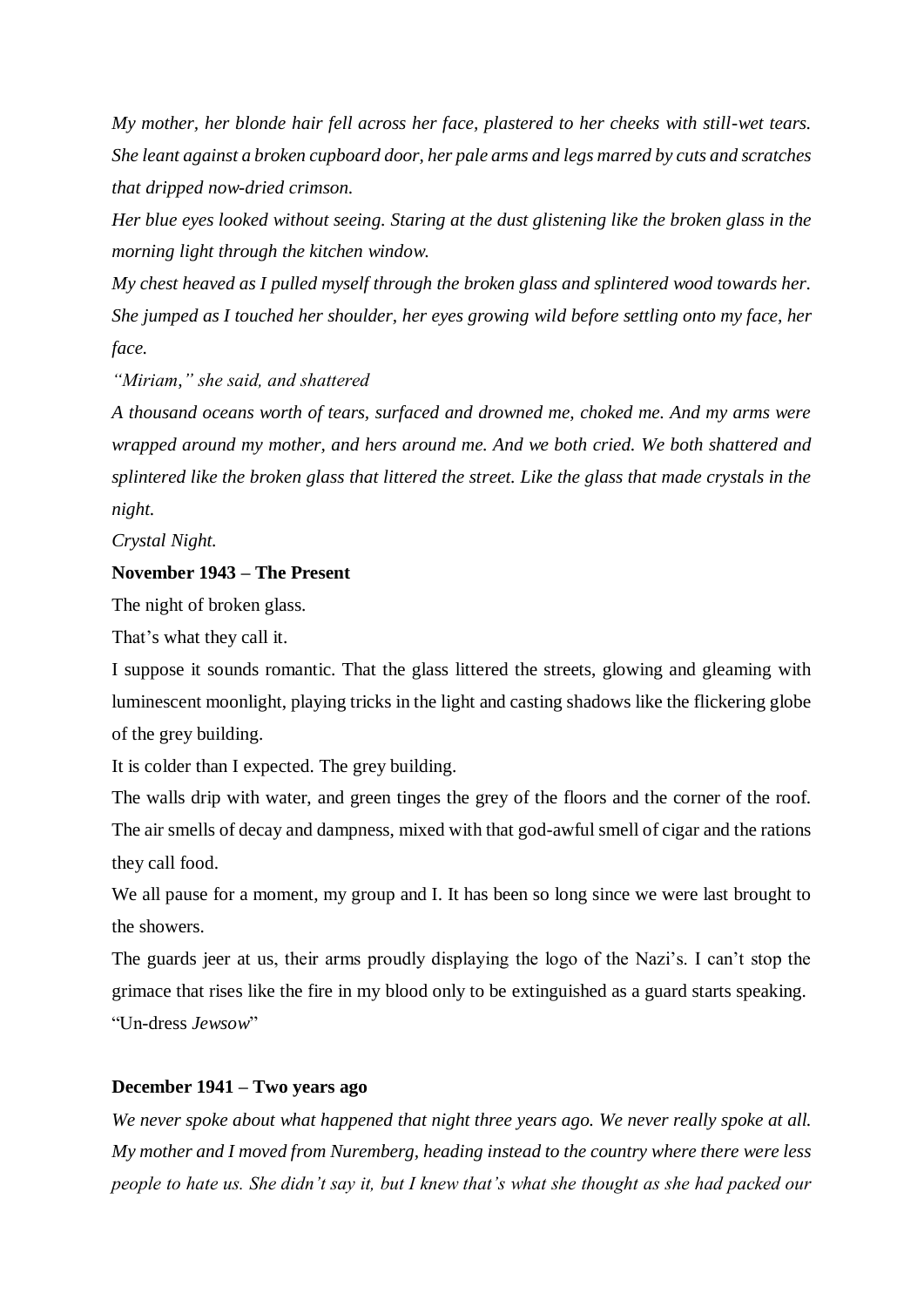*suitcases and driven our run-down automobile all day northward through heavy winter snow, until we reached a small town near Kiel.*

*But the hate against our people followed us.* 

*It seemed even the words of the führer could reach even the furthest parts of Germany.* 

*It happened on a brisk day.*

*"Marion?" my mother said turning to me, using my new name I had been given when it was clear being Jewish was too dangerous*

*"Yes mama," I said, carefully placing the apple I had chosen into my basket, my gaze slipped to her pale hand, at the small scar on it. She noticed my stare and shifted her coat sleeve. "Let's go home."* 

*I frowned at her sudden change. We had been in the grocer a mere ten minutes what had come over –*

*Soldiers were in the street, pointing as they dragged limp and screaming people between them. Ice like fear crept up my arms, jagged ice that felt too-much like the glass that had once stuck to my arms –*

*Stop, I told myself as people stared at me, as I clutched a hand to my chest as I coughed Ash. Smoke. Glass.*

*"Papers please." I didn't notice as the soldier crept up behind me, I turned. His eyes dark brown were suddenly hued with red, like the flickering of fire.* 

*I handed him the papers from the confines of my coat.*

*Wordlessly he scanned through them, staring at my birthdate, my name, my residence.* 

*"All is in order" I tried not to let my relief show as he handed me my papers back*

*"Wait" I froze as a harsh voice broke through the tension of the grocers, I turned to see a soldier, a leader of some sort, marching towards me, hands braced behind his back, "That was far too fast for a paper check"* 

*The leader snatched my papers from my hand, fixing glasses to his face as his subordinate stood at attention beside him, the perfect picture of obedience.* 

*"It says here you are Catholic."* 

*Yes. No* 

*"I –" I choked before he cut me off.*

*"It is Sunday morning, why are you not at church?"* 

*"I only moved here recently. My mother is still choosing a church," the lies tasted like ash on my tongue.*

*"There are only two Catholic churches, it must not be hard to choose which one you go to."*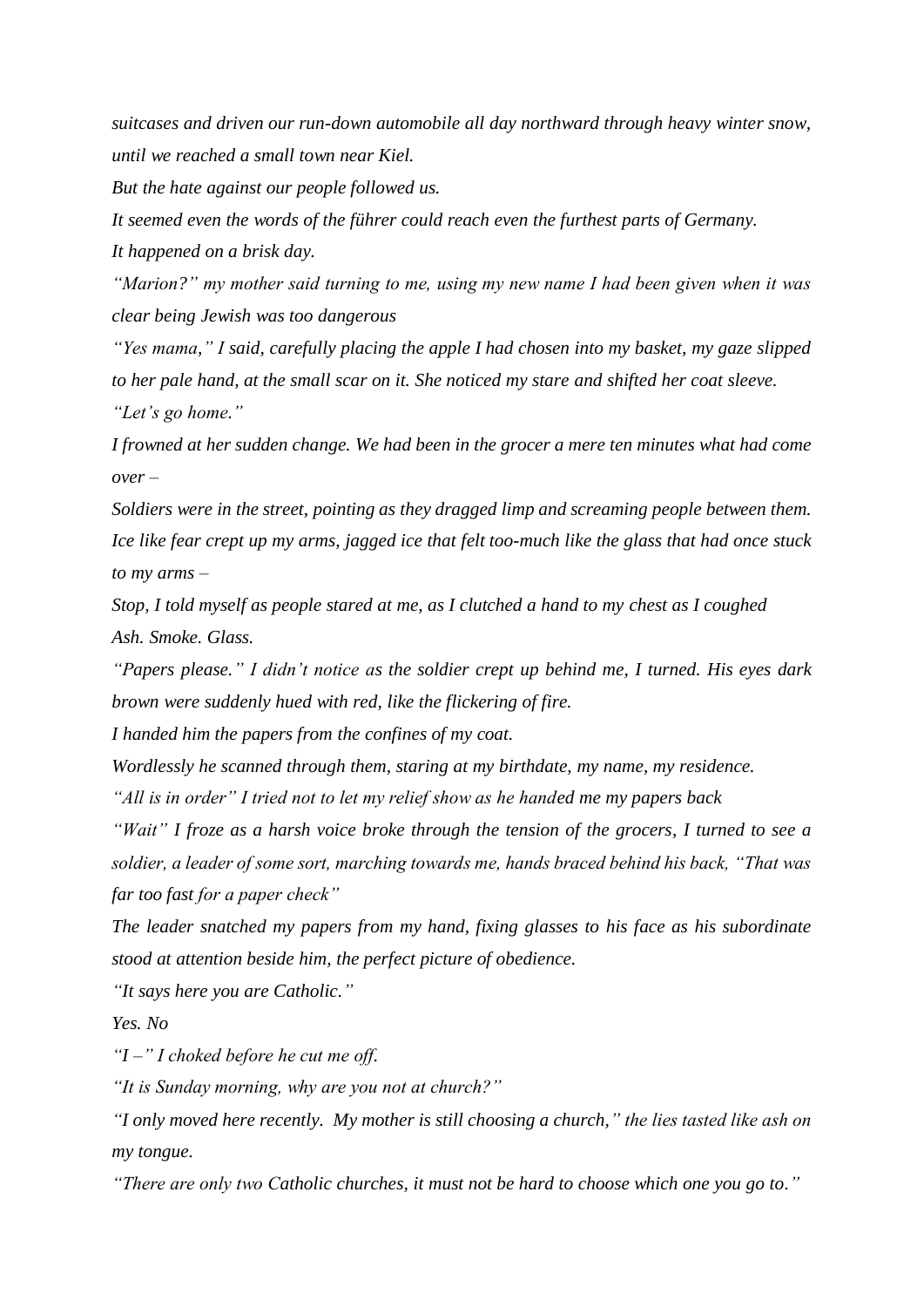*"Mother doesn't want to make a bad choice." "A bad choice…" he chuckled. "I think you are lying to me Jew," his eyes narrowed at me.*

*"She's not lying sir, we are proud Catholics," said my mother, I glanced at her once, her eyes were wild, like a deer caught in the sights of a ruthless hunter.*

*"You are her mother, yes?" said the man turning to her. I hate what it did to her, how she shrunk away from him, her eyes darting to her arms as if she could imagine the glass that had cut her.*

*He snatched her papers from her hands, and compared them to mine.* 

*Two heartbeats.* 

*That's all it took.*

*I was a chicken with a fox in his den, utterly trapped in the corner, nowhere to run. "Your last names are spelt different."*

## **November 1943 – The present**

Two heartbeats was the difference between life and, this… half-life.

One. Two.

And I am being marched towards the showers, my hands cover up what little of my modesty still remains.

I try not to grimace each time my hands bump into my too-pronounced rib cage, or too thin stomach.

I like to think about what could have been. To pass the time. If my mother and I hadn't walked into that grocer on that day, then maybe I wouldn't be here.

Not that I knew where here is.

They didn't like us knowing our bearings, just in case we would try to escape. Not that we could make it far, with the barb wire fence, the soldiers with guns and the cold winter without proper supplies, we would be lucky to last a minute.

I looked up at the rusted shower head. Preparing for that onslaught of icy cold water. Instead it never comes.

And then…

**I smell the gas.**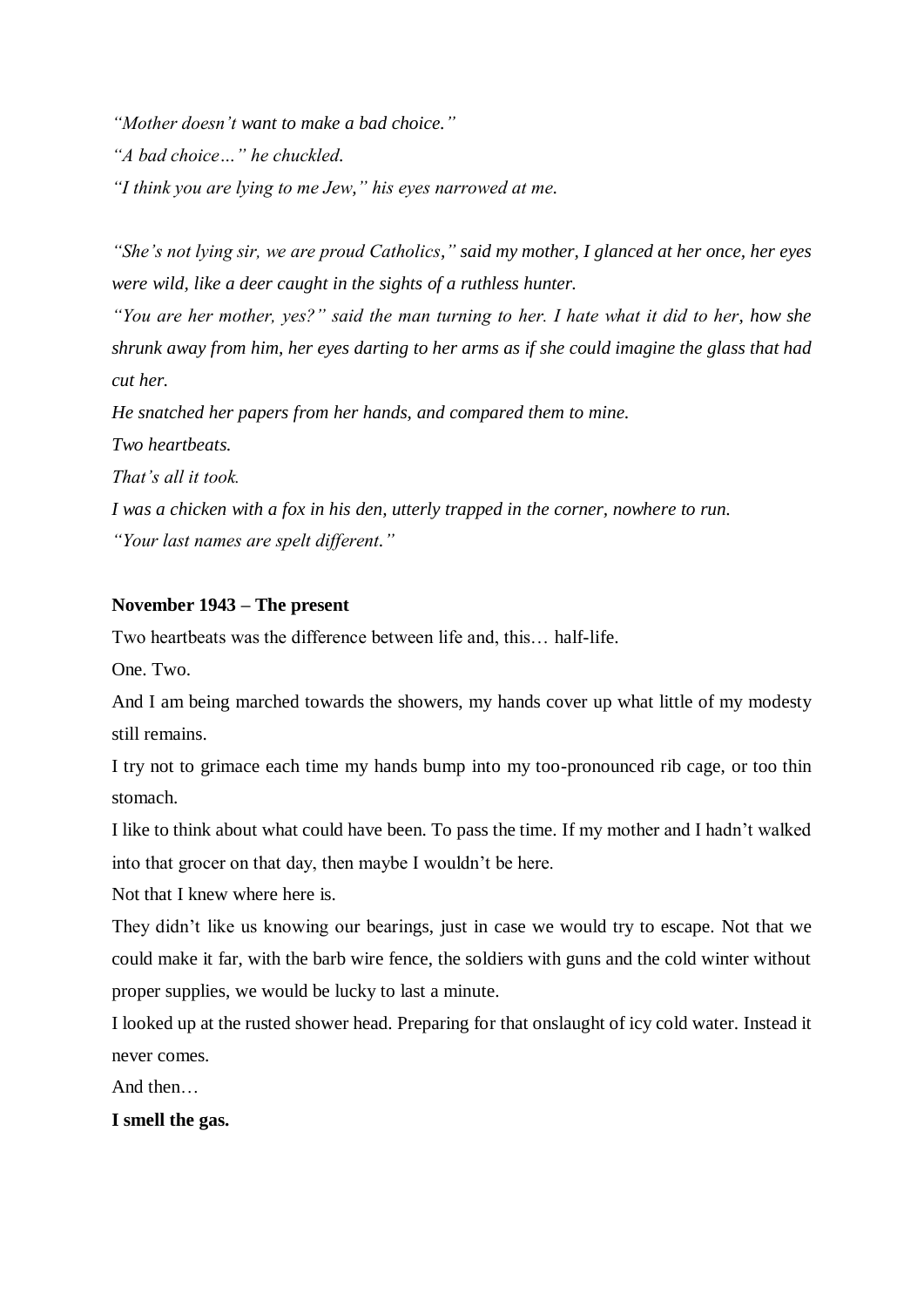#### **Notes & acknowledgments:**

Herschel Grynszpan, a Jewish teen living in Paris, walked into the German embassy and killed diplomat Ernst Vom Rath on November 7 1984. This is seen as a pivotal moment as the shooting was used as motivation for Kristallnacht.

The Nazi Newspaper, featuring a caricature of Herschel Grynszpan was published in December 1938 (not November nine as said in the historic novel). And the headline read "*Is the Jewish question solved: Retributive measures against the Jews/The world historical task* 

*of Germany/The struggle* continues"

Kristallnacht (Night of broken glass) occurred on November 9 and 10, 1938. The violence ordered upon the Jewish by Nazi propaganda leader, Joseph Goebbels, was disguised as "public outrage" after the assassination of Ernst von Rath.

The rioters destroyed 267 synagogues throughout the Reich, Austria and Sudetenland. SA and Hitler youth members participated in the destruction of Jewish properties and businesses. The largest killing centre was [Auschwitz-Birkenau,](https://www.ushmm.org/wlc/en/article.php?ModuleId=10005189) which by spring 1943 had four gas chambers functioning. Almost all prisoners sent to the killing centres were killed immediately, some were chosen for special work teams. At the height of the deportations, up to six thousand Jewish were gassed each day at Auschwitz-Birkenau.

Part of the Kristallnacht section of this historic narrative were based on the accounts of a Jewish girl by the name of Susan, from Nuremberg